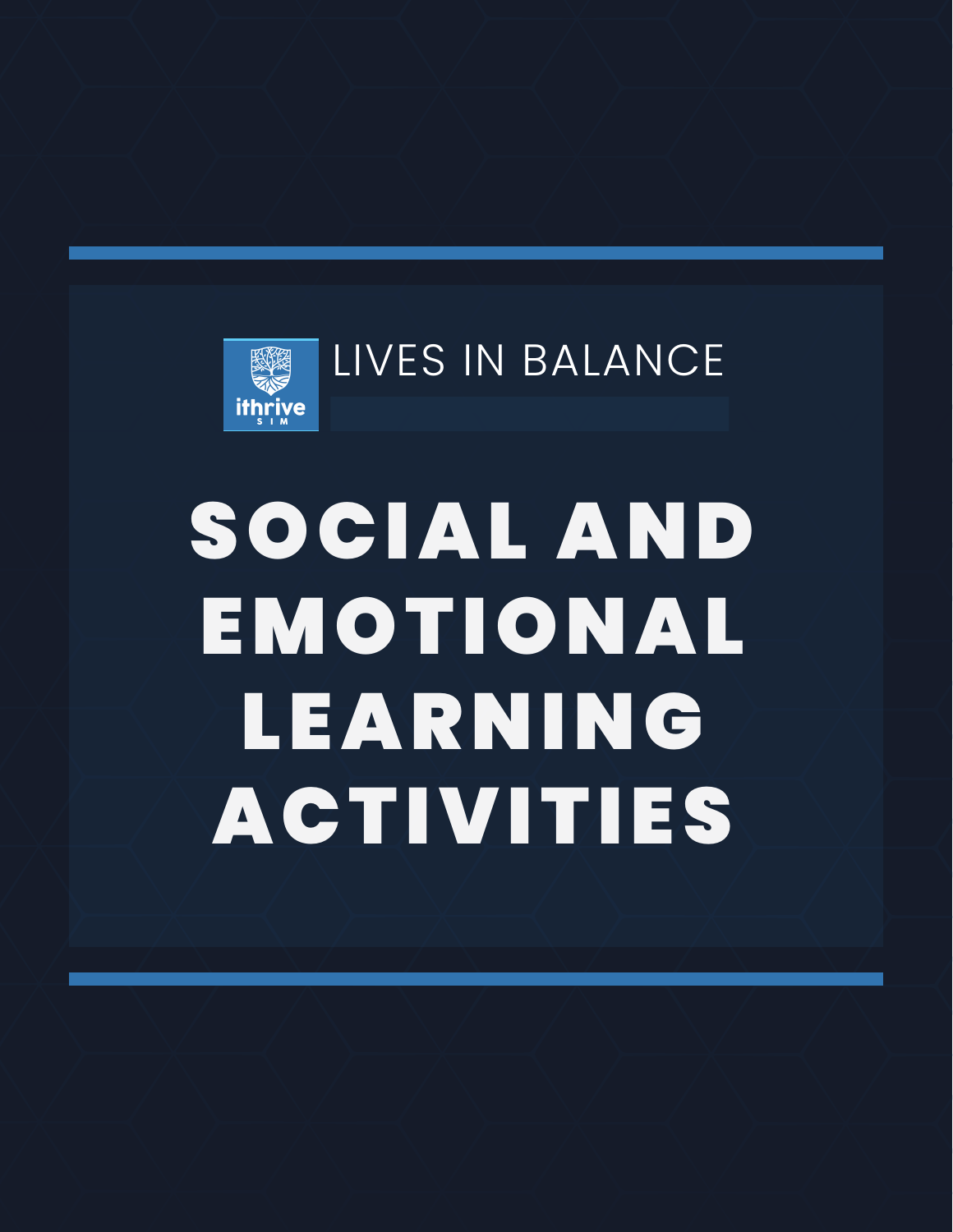## **TABLE OF CONTENTS**

## NORM SETTING

[Use this activity to help your role-playing teams create and agree](#page-2-0)  on norms for interacting and communicating before playing *Lives in Balance.*

## SUPPORTING RESPONSIBLE DECISION-MAKING

Use this sequence of one pre-sim and one post-sim activity to help [students reflect on and assess their decision-making behaviors](#page-3-0)  before and after *Lives in Balance*.

## SUPPORTING VIRTUAL CONNECTION

Use this sequence of one pre-sim and one post-sim activity to [practice noticing how different behaviors impact everyone's](#page-7-0)  learning experience in a virtual learning environment like *Lives in Balance.*

## SUPPORTING EMOTIONAL AWARENESS

[Use this sequence of one pre-sim and one post-sim activity to help](#page-9-0)  students build awareness of how emotions impact interactions and decisions, both within and outside of *Lives in Balance*.

**To view a black and white, printer-friendly version of this packet, clic[k here.](https://ithrivegames.org/wp-content/uploads/2021/03/LIB-SEL-Activities-PF.pdf)**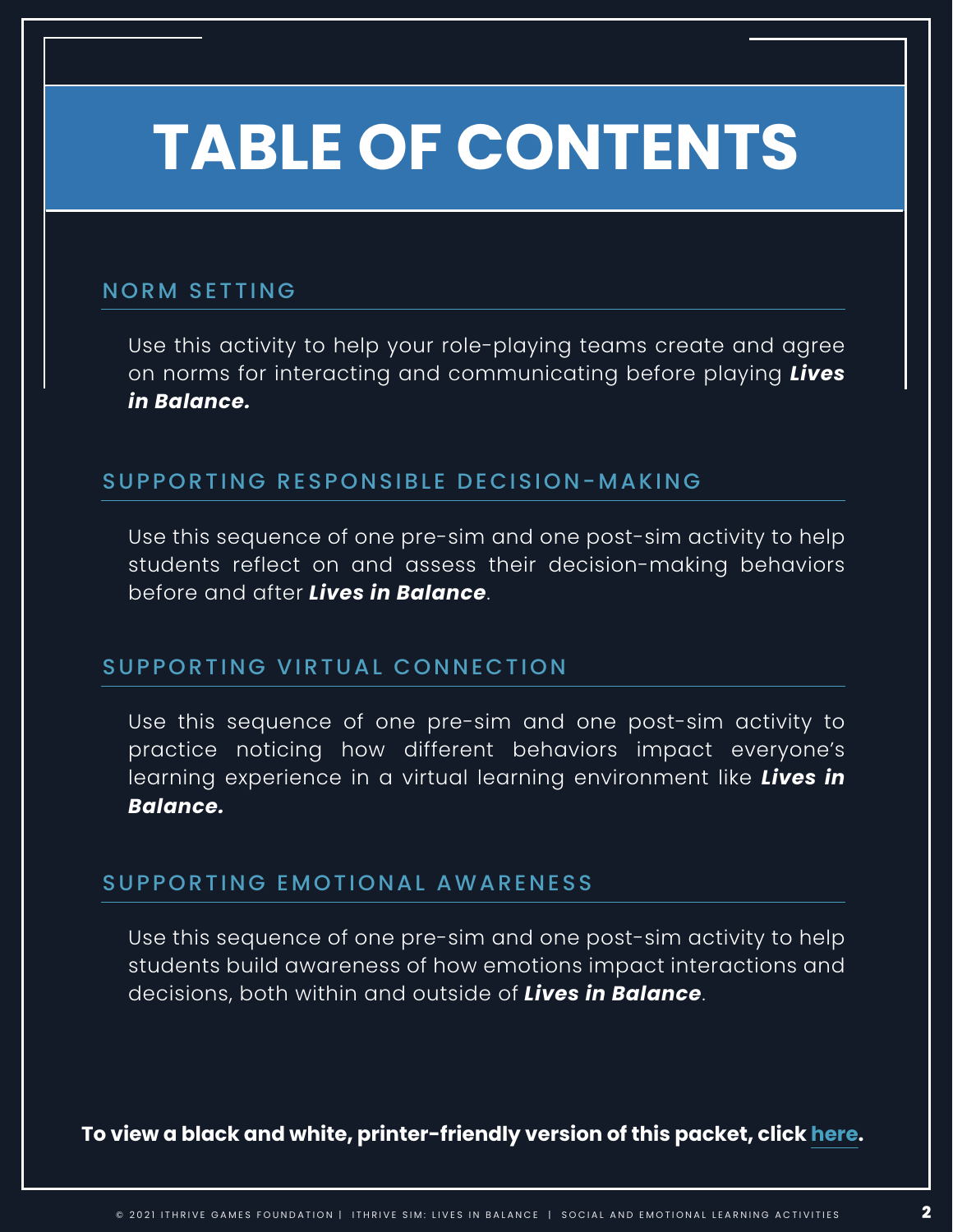<span id="page-2-0"></span>

| <b>Solut thrive</b> | <b>NORM SETTING</b> |
|---------------------|---------------------|
|---------------------|---------------------|

PRE-SIM ACTIVITY

| <b>OBJECTIVE</b>    | The role-playing team(s) create and agree on norms for communication<br>and behavior during the simulation to support everyone's enjoyment and<br>learning. If your class has already established norms, this can be a great<br>opportunity to revisit and refine them.                                                                                                                                                                                                                                                                                                                                                                                                                                                                                                                                                                                                                                                                                                                                                                                                                                                                                                          |  |
|---------------------|----------------------------------------------------------------------------------------------------------------------------------------------------------------------------------------------------------------------------------------------------------------------------------------------------------------------------------------------------------------------------------------------------------------------------------------------------------------------------------------------------------------------------------------------------------------------------------------------------------------------------------------------------------------------------------------------------------------------------------------------------------------------------------------------------------------------------------------------------------------------------------------------------------------------------------------------------------------------------------------------------------------------------------------------------------------------------------------------------------------------------------------------------------------------------------|--|
| <b>TIME</b>         | 25 minutes                                                                                                                                                                                                                                                                                                                                                                                                                                                                                                                                                                                                                                                                                                                                                                                                                                                                                                                                                                                                                                                                                                                                                                       |  |
| <b>SEQUENCE</b>     | Set norms before playing the simulation. Teams of six can decide on<br>norms for their own role-play, or you may choose to do this activity all<br>together as a class.                                                                                                                                                                                                                                                                                                                                                                                                                                                                                                                                                                                                                                                                                                                                                                                                                                                                                                                                                                                                          |  |
| <b>INSTRUCTIONS</b> | <b>NOTE:</b> As you think about norms for engaging with this scenario, remem-<br>ber that it centers on a pandemic and includes themes of infection and<br>loss of life, unemployment, lockdowns, and systemic marginalization and<br>disproportionate suffering of communities of color. These issues may<br>trigger unpleasant or even traumatic experiences for students that may<br>impact their participation.<br>Consider offering alternatives, one-to-one check-ins, and/or extra<br>support (including access to counseling staff) for students who may find<br>this content especially difficult. You may also want to offer some type of<br>journaling or reflection prompt related to how students have coped with a<br>pandemic prior to playing.<br><b>STEP ONE</b><br>Faclitate a discussion using the following prompts:<br>What's different for you in your experience of learning when we are together in the classroom<br>compared to when we are together virtually?<br>What do you know you need to do to stay alert and engaged as we play the simulation?<br>How will we signal to each other that something isn't okay and needs to change?<br>$\bullet$ |  |
|                     | What do we each commit to doing to support a simulation where we can all participate<br>$\bullet$<br>and learn?<br>How will we notice and respond to the feelings that come up when we disagree and still need to<br>work together, both as characters in the simulation and as ourselves?<br>During the simulation, what should someone do if they feel upset or anxious, or if they need to<br>stop participating for some reason?"<br><b>STEP TWO</b><br>As a class, vote on and rank the most important norms.<br><b>STEP THREE</b>                                                                                                                                                                                                                                                                                                                                                                                                                                                                                                                                                                                                                                          |  |
|                     | Make a list of the key behaviors, strategies, and signals the class has<br>agreed are most important. Consider "pinning" this list in the chat box of<br>your video conferencing software or other shared online space so<br>everyone can revisit it regularly during the simulation.                                                                                                                                                                                                                                                                                                                                                                                                                                                                                                                                                                                                                                                                                                                                                                                                                                                                                            |  |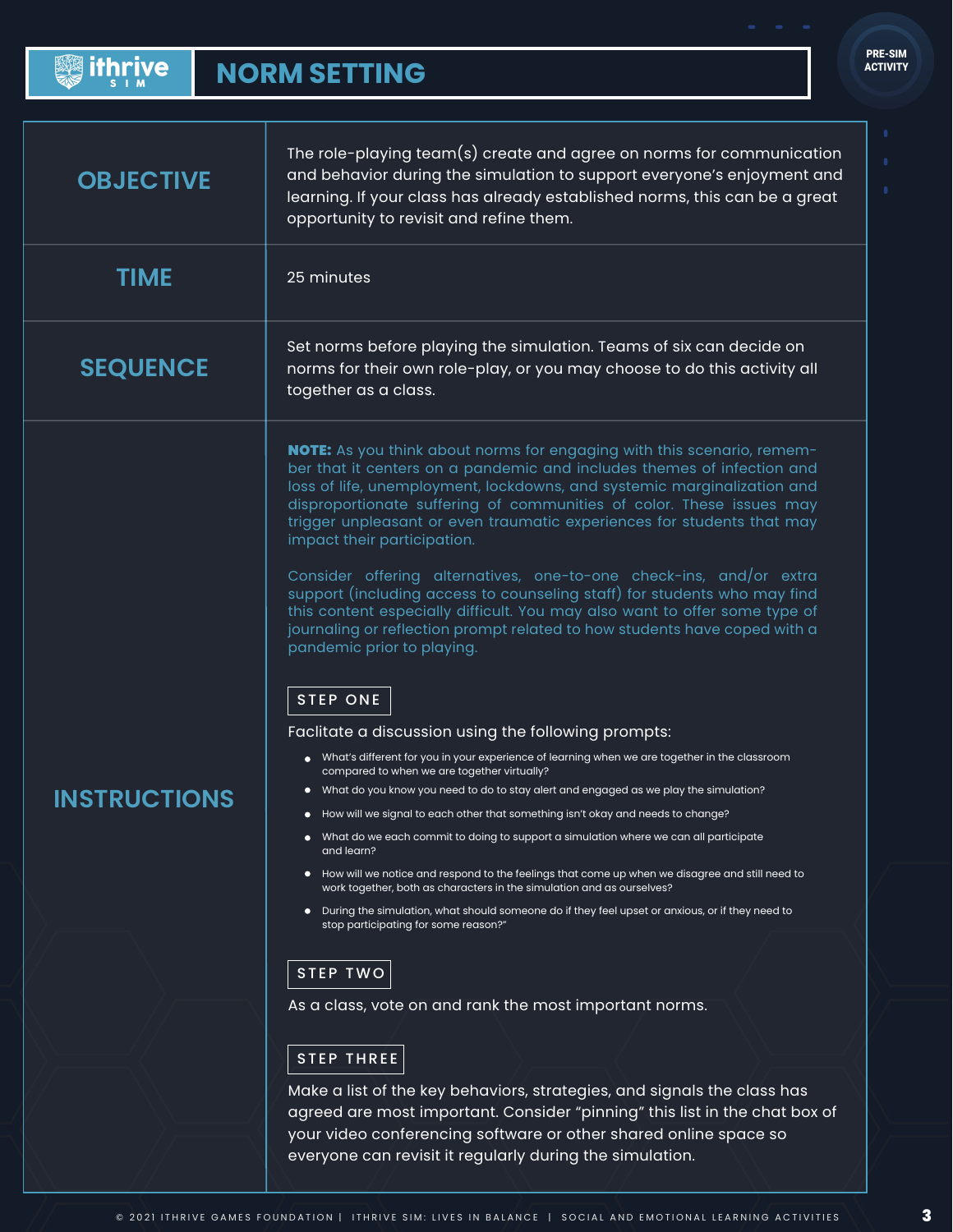### <span id="page-3-0"></span>**Solithrive SUPPORTING RESPONSIBLE DECISION-MAKING**

| <b>PRE-SIM</b>  |
|-----------------|
| <b>ACTIVITY</b> |

| <b>OBJECTIVE</b>    | Students reflect on and describe factors that impact<br>decision-making before participating in the simulation.                                                                                                                                                                                                                                                                   |
|---------------------|-----------------------------------------------------------------------------------------------------------------------------------------------------------------------------------------------------------------------------------------------------------------------------------------------------------------------------------------------------------------------------------|
| <b>TIME</b>         | 25 minutes                                                                                                                                                                                                                                                                                                                                                                        |
| <b>SEQUENCE</b>     | Use this activity prior to playing Lives in Balance.                                                                                                                                                                                                                                                                                                                              |
|                     | <b>STEP ONE</b><br>Review the components of the Decision-Making Rubric with<br>students.<br><b>STEP TWO</b><br>The rubric looks at how you deal with data and information,<br>and also how you use emotions, others' perspectives, and<br>advocacy to come to decisions. Ask students to discuss:                                                                                 |
| <b>INSTRUCTIONS</b> | • How do our emotions influence our decisions?<br>• How do our values influence our decisions?<br>• How do our relationships influence our decisions?<br><b>STEP THREE</b>                                                                                                                                                                                                        |
|                     | Frame up the simulation. Share with students that as they<br>play, they should try to notice how they're going about<br>making decisions.<br>Importantly, since they'll be playing a character, ask them to<br>notice if trying to act as that character causes them to use<br>an approach to decision-making that "goes against grain"<br>for them (that does not feel natural). |
|                     | <b>OPTIONAL</b><br>Tell students that they'll be evaluating themselves using the<br>Decision-Making Rubric after the simulation, to increase their<br>awareness of how they go about making decisions.                                                                                                                                                                            |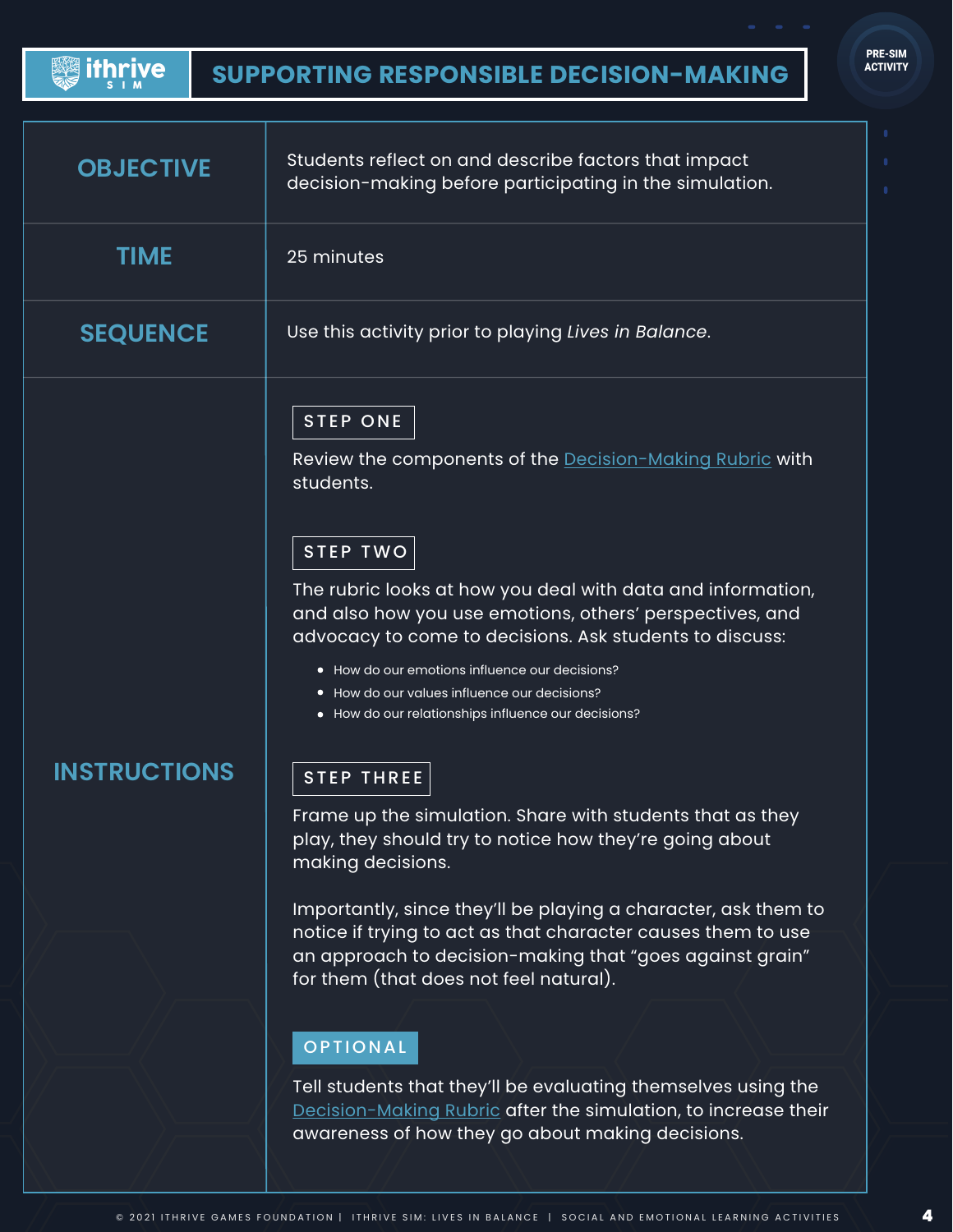**Solut thrive** 

| <b>OBJECTIVE</b>    | Students reflect on how they made decisions<br>as their character during the simulation, and<br>identify their personal strengths as decision<br>makers.                                                                                                                       |
|---------------------|--------------------------------------------------------------------------------------------------------------------------------------------------------------------------------------------------------------------------------------------------------------------------------|
| <b>TIME</b>         | 25 minutes                                                                                                                                                                                                                                                                     |
| <b>SEQUENCE</b>     | Use this activity in class or as homework after<br>playing Lives in Balance.                                                                                                                                                                                                   |
| <b>INSTRUCTIONS</b> | Have students complete the individual reflection<br>exercise on the next page (available <u>here</u> as a<br>Google doc). Optionally, discuss as a role-play<br>team or whole class afterwards.<br>CLICK HERE TO ACCESS THE DECISION-MAKING ASSESSMENT<br>(GOOGLE DOC VERSION) |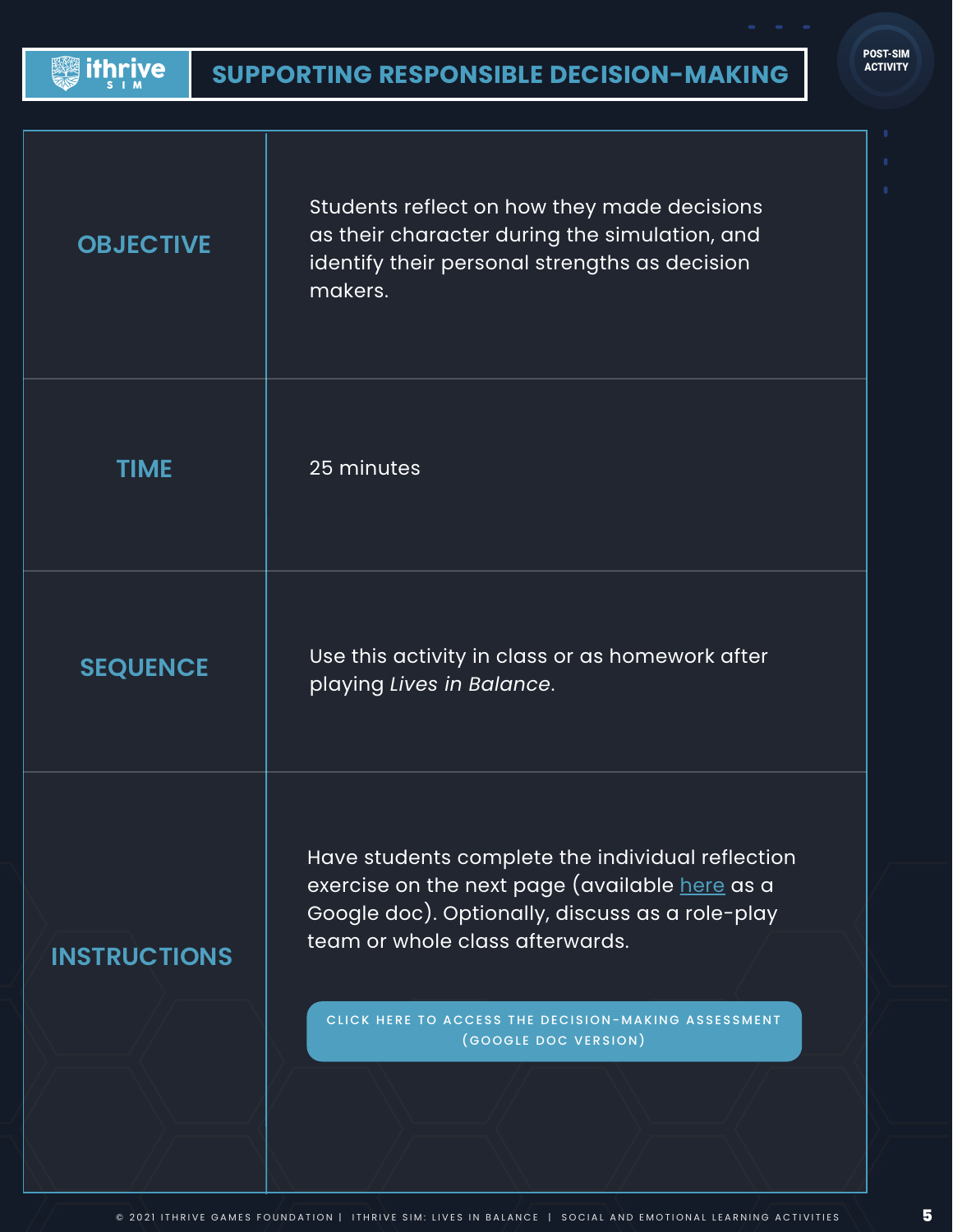## **DECISION-MAKING ASSESSMEN** 躑 ithı ITHRIVE SIM: LIVES IN BALANCE **the time in 1**

You are a decision-maker. Everyone can make decisions and solve problems, and everyone does that in a slightly different way. The goal of this activity is to reflect on how your character made decisions in *Lives in Balance* as a way to explore your unique decision-making strengths.

**STEP ONE**: As YOUR CHARACTER, what did you choose for the major decisions in this simulation?

Decision 1: Approve or deny the Bubble Plans for Arizona and Nevada. My character chose:

Decision 2: Whether to close state borders to prevent further virus spread. My character chose:

**STEP TWO:** Evaluate your character's decision-making process.

- 1. Using this **[Decision](https://drive.google.com/file/d/1Y705ziDHagNDCdUY7RNTWS5xPsbXi6Ki/view?usp=sharing) Making Rubric**, assess your character's decision-making process. Score your character in each dimension.
	- **\_\_\_\_\_ Identified Main Issue / Question**

**\_\_\_\_\_ Examined My Options**

- **\_\_\_\_\_ Found and Evaluated Relevant Information**
- **\_\_\_\_\_ Predicted Impact on Self, Others, the World**
- **\_\_\_\_\_ Channeled Emotions in a Helpful Way**
- **\_\_\_\_\_ Advocated for My Point of View Without Alienating Others**
- **\_\_\_\_\_ Made and Communicated My Decision**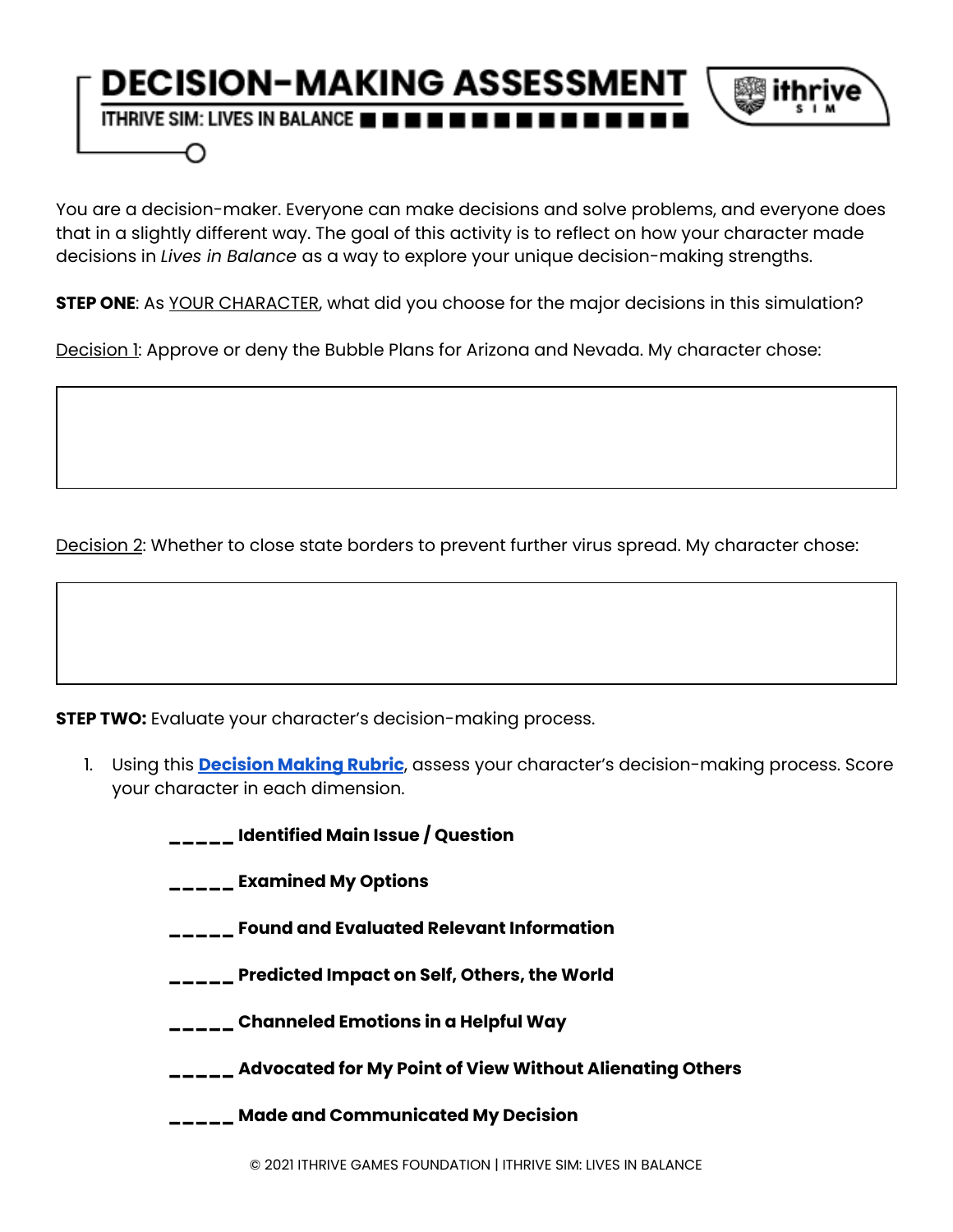## **DECISION-MAKING ASSESSMEN** 躑 ifhı ITHRIVE SIM: LIVES IN BALANCE **the time in 1**

2. What advice would you give to your character about their decision-making approach?

3. Would you personally have made the same decisions your character made? Why/why not?

**STEP THREE**: There are different styles and strengths when it comes to solving problems and making decisions, even when the same facts are available. What's your personal style as a decision-maker?

Read all the options below, then circle or highlight the one you consider to be most like you. Explain your choice.

- **A.** I try to build consensus (agreement) among all the people the decision impacts.
- **B.** I take my time researching; I look for all the data I can find before making a decision.
- **C.** I organize information into a system or procedure so that it's clear and easier to make a decision next time.
- **D.** I think of many unique possibilities and try approaches others haven't thought of before.
- **E.** I build models, sketch, or otherwise demonstrate to others how a solution can work.

I chose this option because: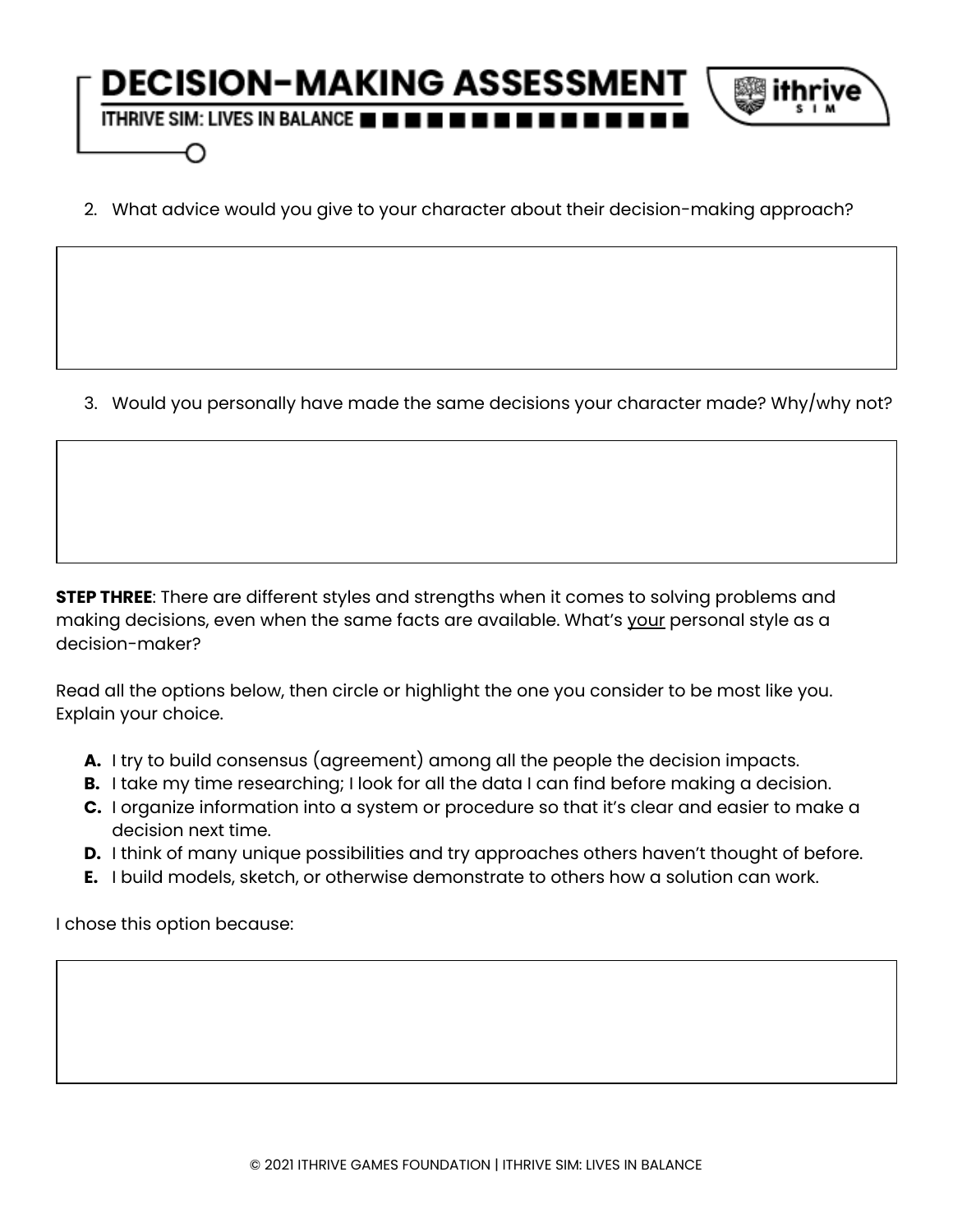## <span id="page-7-0"></span>**Solithrive**

| <b>OBJECTIVE</b>    | Students and teachers in virtual classrooms reflect on what supports authentic<br>connection in the virtual classroom and play a simple game called Mute-iny to<br>practice paying attention to each other before engaging in the simulation. This can<br>help to focus attention on how each class member can contribute to an inclusive and<br>engaging virtual space where everyone experiences warmth, belonging, and respect.                                                                                                                                                                                                                                                                                                                                                            |
|---------------------|-----------------------------------------------------------------------------------------------------------------------------------------------------------------------------------------------------------------------------------------------------------------------------------------------------------------------------------------------------------------------------------------------------------------------------------------------------------------------------------------------------------------------------------------------------------------------------------------------------------------------------------------------------------------------------------------------------------------------------------------------------------------------------------------------|
| <b>TIME</b>         | 25 minutes (for each group of six)                                                                                                                                                                                                                                                                                                                                                                                                                                                                                                                                                                                                                                                                                                                                                            |
| <b>SEQUENCE</b>     | You can use this activity prior to any <i>iThrive Sim</i> scenario.                                                                                                                                                                                                                                                                                                                                                                                                                                                                                                                                                                                                                                                                                                                           |
|                     | <b>STEP ONE</b><br>Reflect and discuss. Share with students that to stay connected from a physical<br>distance in the virtual classroom, you might need to use some different strategies<br>than you use when you're together in person. Ask students to reflect and share:<br>. What does feeling connected mean to you?<br>$\bullet$ During periods of stay-at-home orders or social distancing, what are/were<br>some ways you stayed connected to people you care about?<br><b>STEP TWO</b>                                                                                                                                                                                                                                                                                               |
| <b>INSTRUCTIONS</b> | Tune in through play. Introduce the lip-reading game Mute-iny and orient students to<br>it with something like, "Let's see how closely we can pay attention to one another."<br>Play Mute-iny, a simple game that works with any video conferencing software with<br>video and chat functions. Have each student who'll be playing prepare one sentence<br>that they will say on mute while others try to guess what they are saying.<br>TIP: You may want to have each role-play group of six play this game together in<br>breakout rooms (if that is allowed in your school). If you want to play as a whole<br>class, ask six students to volunteer to say sentences while the rest of the class<br>guesses what they're saying.                                                          |
|                     | Directions (Source: www.zoomjam.org)<br>1. Everyone is muted, and the volume is turned down.<br>2. Pick an order for people to go (for instance, number each person 1, 2, 3, 4)<br>3. One person starts by counting down from 3, then says a sentence really slowly.<br>4. Everyone else - type and send your response to the group chat and see what<br>everyone else said.<br>5. Have the next person signal or post in the chat that they're starting, and repeat<br>steps 3-5 until everyone has had a chance.<br>6. Once everyone has finished their turn, unmute yourselves and reveal your<br>sentences.<br><b>STEP THREE</b><br>Briefly discuss. Ask students to reflect and share: What did you notice about how<br>we connected and tuned into each other while we played Mute-iny? |
|                     | <b>STEP FOUR</b><br>Set the stage for play. As we play <i>iThrive Sim</i> , pay attention to what we're doing<br>when we feel connected, and what things prevent us from feeling connected.                                                                                                                                                                                                                                                                                                                                                                                                                                                                                                                                                                                                   |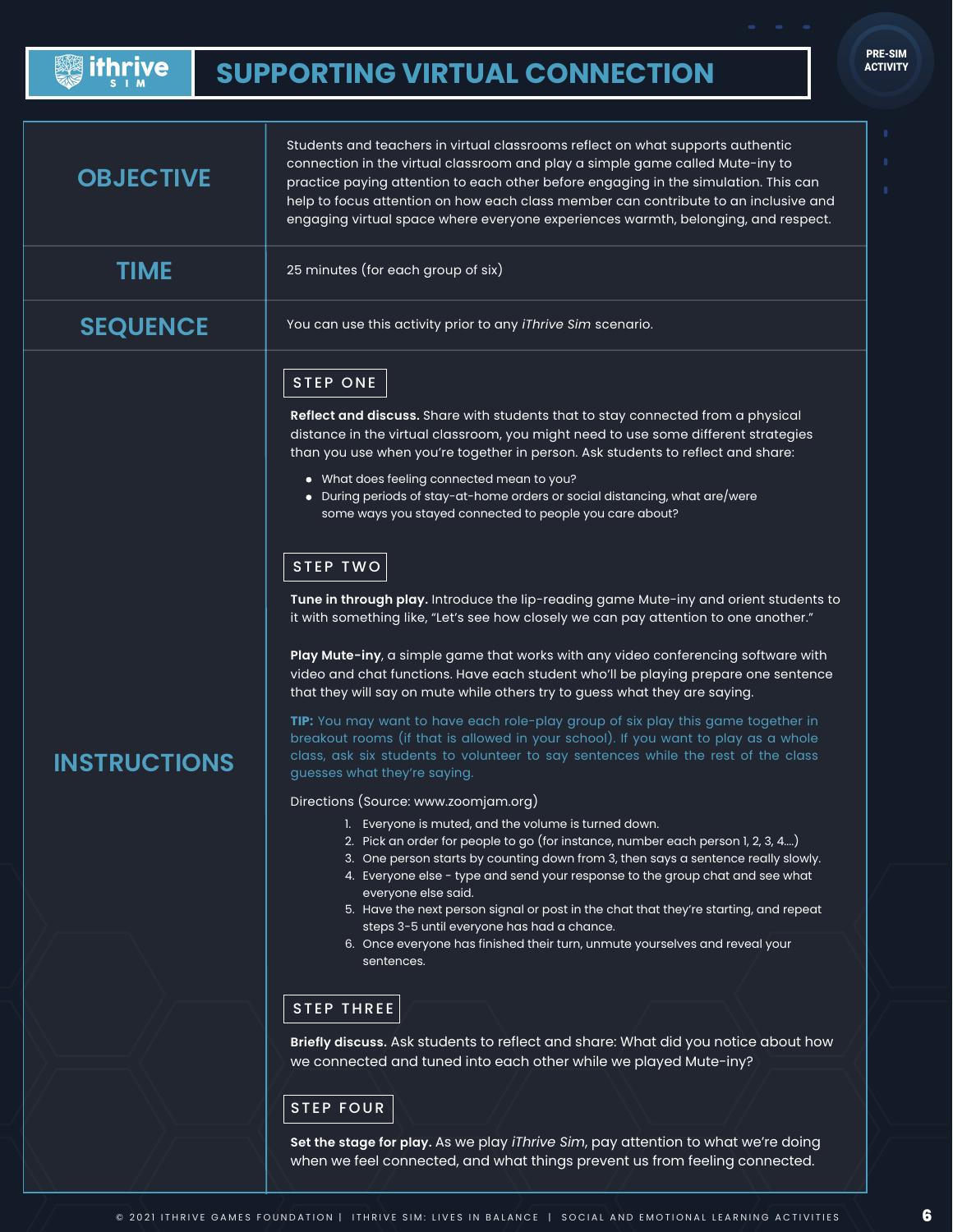#### **Solithrive SUPPORTING VIRTUAL CONNECTION**

| <b>OBJECTIVE</b>    | Students and teachers who played iThrive Sim virtually reflect on the factors<br>that supported and prevented connection among class members during the<br>simulation and work together to develop norms that foster connection in the<br>virtual classroom going forward.                                                                                                                                                                                                                                                                                                                                                                                                                                                                                                                                                                                                                                                                                                                                                                                                                                                                                                                                                                                                                                                                                                                                                                                                                                                                                                                                                                                                                                                                                                                                                      |  |
|---------------------|---------------------------------------------------------------------------------------------------------------------------------------------------------------------------------------------------------------------------------------------------------------------------------------------------------------------------------------------------------------------------------------------------------------------------------------------------------------------------------------------------------------------------------------------------------------------------------------------------------------------------------------------------------------------------------------------------------------------------------------------------------------------------------------------------------------------------------------------------------------------------------------------------------------------------------------------------------------------------------------------------------------------------------------------------------------------------------------------------------------------------------------------------------------------------------------------------------------------------------------------------------------------------------------------------------------------------------------------------------------------------------------------------------------------------------------------------------------------------------------------------------------------------------------------------------------------------------------------------------------------------------------------------------------------------------------------------------------------------------------------------------------------------------------------------------------------------------|--|
| <b>TIME</b>         | 45 minutes                                                                                                                                                                                                                                                                                                                                                                                                                                                                                                                                                                                                                                                                                                                                                                                                                                                                                                                                                                                                                                                                                                                                                                                                                                                                                                                                                                                                                                                                                                                                                                                                                                                                                                                                                                                                                      |  |
| <b>SEQUENCE</b>     | You can use this activity after any <i>iThrive Sim</i> scenario.                                                                                                                                                                                                                                                                                                                                                                                                                                                                                                                                                                                                                                                                                                                                                                                                                                                                                                                                                                                                                                                                                                                                                                                                                                                                                                                                                                                                                                                                                                                                                                                                                                                                                                                                                                |  |
| <b>INSTRUCTIONS</b> | <b>STEP ONE</b><br>Reflect and discuss. Ask students to think about how connected they<br>were to each other during the simulation. Ask them to consider moments<br>when they felt really connected to others, and also to consider moments<br>when they did not feel connected. Then, pose some discussion questions<br>to raise up their reflections through sharing:<br>• What does feeling connected mean to you?<br>• When we played iThrive Sim, what did you notice was happening<br>when you felt connected to the group?<br>• When we played iThrive Sim, what did you notice was happening<br>when you did NOT feel connected to the group?<br>TIP: To promote authenticity, offer different sharing options: students can discuss<br>verbally, write in the chat, and message you directly.<br><b>STEP TWO</b><br>Co-create norms that support connection going forward. Using the<br>behaviors and factors that came up in discussion, create together a list<br>of norms (things we agree to do, things we agree not to do) to support<br>feeling connected in the virtual classroom. Invite students to vote on and<br>rank behaviors they think are most important, and to explain why.<br>Determine a list of norms that you all agree are a good fit for your class<br>at this moment, recognizing that they may need to be flexible as<br>circumstances change.<br><b>STEP THREE</b><br>Strategy time. Brainstorm together about how you will keep the norms<br>alive. Discuss the following questions:<br>• How will we remind ourselves of the norms we created? (For example,<br>by pinning them in the chat window for every class meeting.)<br>• What's our signal to each other that norms for feeling connected are<br>slipping?<br>• What are 2-3 strategies we can use to reset when problems arise? |  |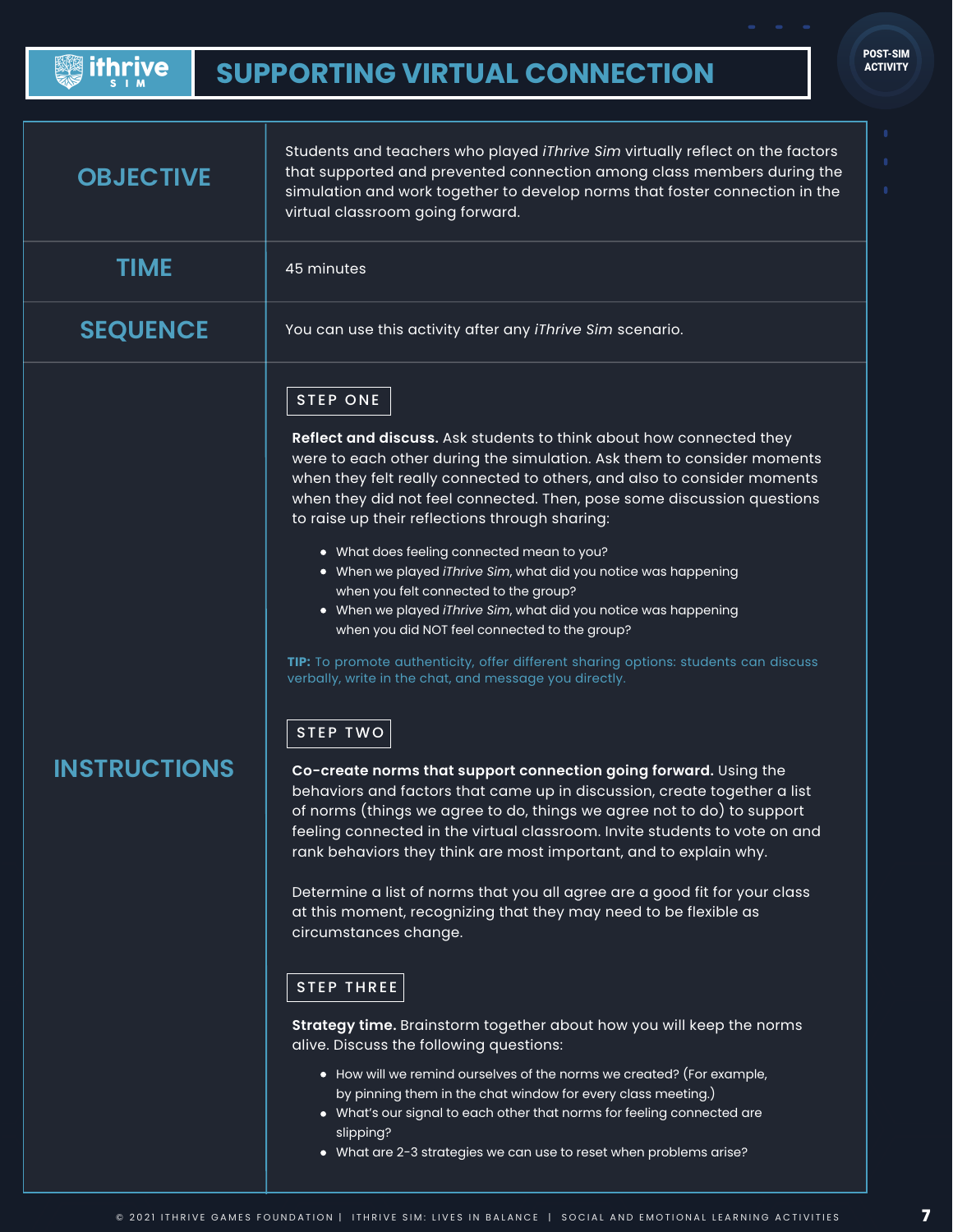## <span id="page-9-0"></span>**Suithrive**

| <b>OBJECTIVE</b>    | Students and teachers practice building awareness of how they experience<br>emotions in the body, and how emotions impact their interactions and<br>decision-making in the simulation and beyond.                                                                                                                                                                                                                                                                                                                                                                                                                                                                                                                                                                                                                                                               |  |
|---------------------|-----------------------------------------------------------------------------------------------------------------------------------------------------------------------------------------------------------------------------------------------------------------------------------------------------------------------------------------------------------------------------------------------------------------------------------------------------------------------------------------------------------------------------------------------------------------------------------------------------------------------------------------------------------------------------------------------------------------------------------------------------------------------------------------------------------------------------------------------------------------|--|
| <b>TIME</b>         | 15 minutes                                                                                                                                                                                                                                                                                                                                                                                                                                                                                                                                                                                                                                                                                                                                                                                                                                                      |  |
| <b>SEQUENCE</b>     | You can use this activity prior to any <i>iThrive Sim</i> scenario.                                                                                                                                                                                                                                                                                                                                                                                                                                                                                                                                                                                                                                                                                                                                                                                             |  |
| <b>INSTRUCTIONS</b> | <b>STEP ONE</b><br>Introduce "emotions as information." Share with students that we often<br>think of emotions as good or bad depending on how they feel. But all<br>emotions are really just information - important information.<br><b>STEP TWO</b><br>Invite students to notice and name emotions. Share with students that<br>emotions show up pretty consistently in different places of the body.<br>Ask students to notice and share in the chat how they feel right now.<br>• Anger tends to show up in the upper back, neck and jaw.<br>• Fear tends to show up in the belly.<br>• Sadness tends to show up in the throat.<br>• We usually feel joy all over.<br><b>STEP THREE</b><br><b>Briefly discuss:</b><br>• How do emotions impact your interactions with other people?<br>• How do emotions impact the decisions you make?<br><b>STEP FOUR</b> |  |
|                     | Set the stage for play. Orient students towards noticing emotions as they<br>play the simulation. Say something like: As we play <i>iThrive Sim</i> , pay attention<br>to your emotions and how they're changing and where you notice them in<br>your body.                                                                                                                                                                                                                                                                                                                                                                                                                                                                                                                                                                                                     |  |
|                     | OPTIONAL<br>The teacher or faciltator can pause the gameplay anytime during an <i>iThrive</i><br>Sim scenario. For this lesson, pause the game at a couple of key moments and<br>remind students to notice how they feel and jot down a note for themselves.<br>Places to consider pausing for an emotional check-in: before making a big<br>decision, after making a big decision, after a lively or tense debate, after                                                                                                                                                                                                                                                                                                                                                                                                                                       |  |

**players make a significant compromise or come to an agreement**.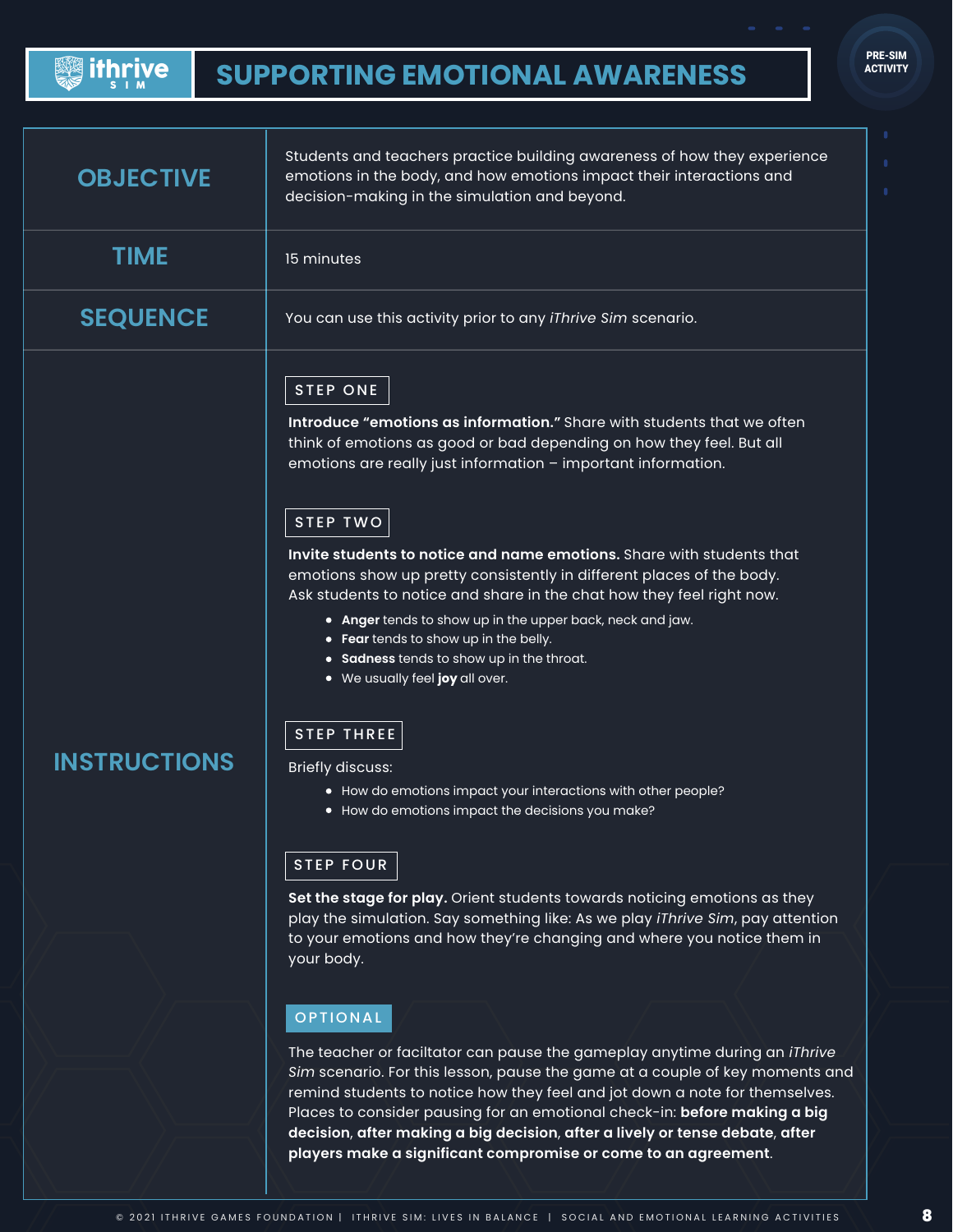**Emotion Word List.** Share this word list with students to encourage building accuracy and specificity in naming emotions.

| <b>ANGRY</b>      | <b>SAD</b>           | <b>ANXIOUS</b>    |
|-------------------|----------------------|-------------------|
| <b>GRUMPY</b>     | <b>DISAPPOINTED</b>  | <b>AFRAID</b>     |
| <b>FRUSTRATED</b> | <b>MOURNFUL</b>      | <b>STRESSED</b>   |
| <b>ANNOYED</b>    | <b>REGRETFUL</b>     | <b>VULNERABLE</b> |
| <b>DEFENSIVE</b>  | <b>DEPRESSED</b>     | <b>CONFUSED</b>   |
| <b>SPITEFUL</b>   | <b>PARALYZED</b>     | <b>BEWILDERED</b> |
| <b>IMPATIENT</b>  | <b>PESSIMISTIC</b>   | <b>SKEPTICAL</b>  |
| <b>DISGUSTED</b>  | <b>TEARFUL</b>       | <b>WORRIED</b>    |
| <b>OFFENDED</b>   | <b>DISMAYED</b>      | <b>CAUTIOUS</b>   |
| <b>IRRITATED</b>  | <b>DISILLUSIONED</b> | <b>NERVOUS</b>    |

## **EXTENSION RESOURCES**

| <b>HURT</b>       | <b>EMBARASSED</b>     | <b>HAPPY</b>       |
|-------------------|-----------------------|--------------------|
| <b>JEALOUS</b>    | <b>ISOLATED</b>       | <b>THANKFUL</b>    |
| <b>BETRAYED</b>   | <b>SELF-CONSCIOUS</b> | <b>TRUSTING</b>    |
| <b>ISOLATED</b>   | <b>LONELY</b>         | <b>COMFORTABLE</b> |
| <b>SHOCKED</b>    | <b>INFERIOR</b>       | <b>CONTENT</b>     |
| <b>DEPRIVED</b>   | <b>GUILTY</b>         | <b>EXCITED</b>     |
| <b>VICTIMIZED</b> | <b>ASHAMED</b>        | <b>RELAXED</b>     |
| <b>AGGRIEVED</b>  | <b>REPUGNANT</b>      | <b>RELIEVED</b>    |
| <b>TORMENTED</b>  | <b>PATHETIC</b>       | <b>ELATED</b>      |
| <b>ABANDONED</b>  | <b>CONFUSED</b>       | <b>CONFIDENT</b>   |

[Source: "3 Ways to Better Understand Your Emotions" by Susan](https://hbr.org/2016/11/3-ways-to-better-understand-your-emotions)  David, Harvard Business Review.